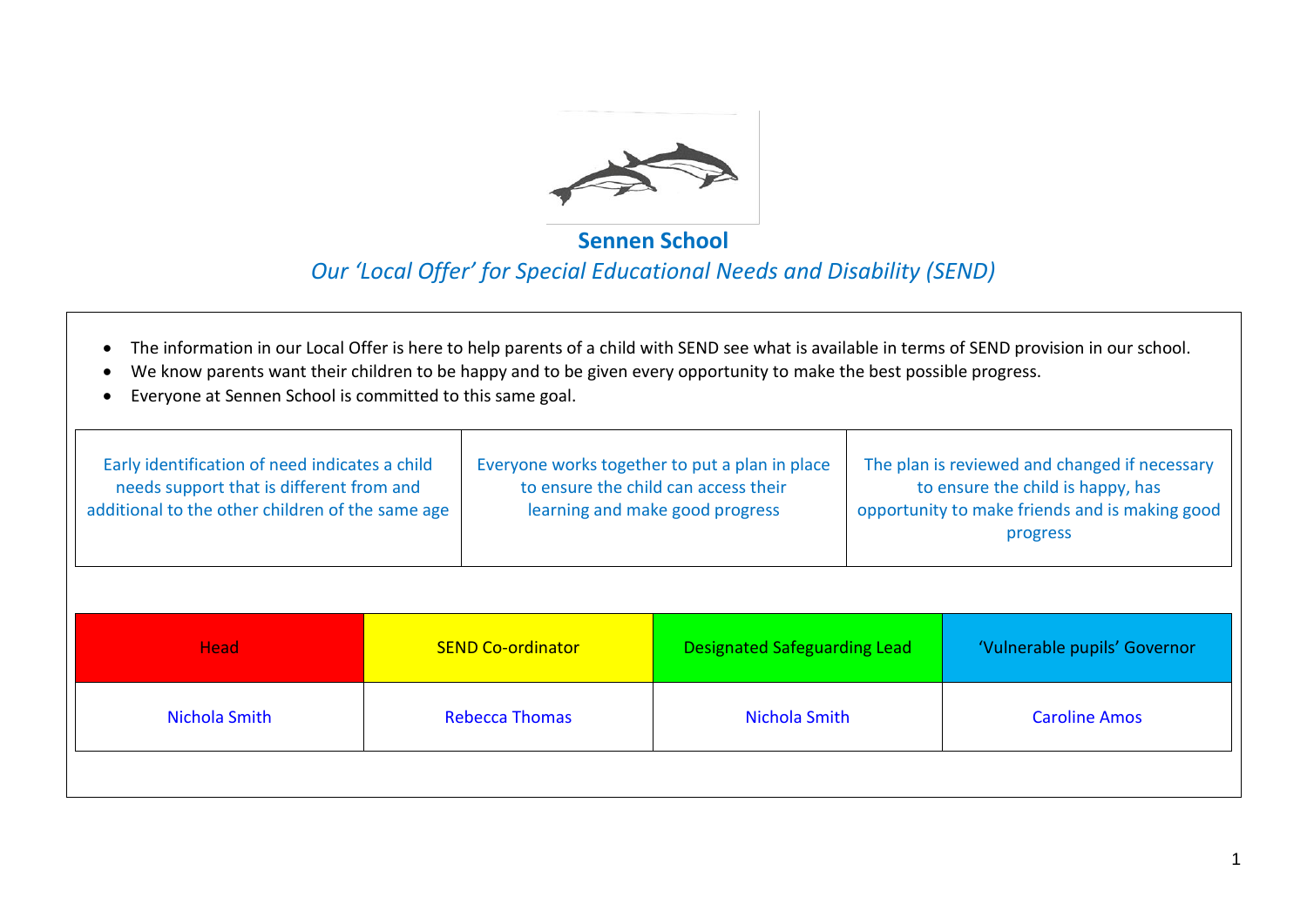

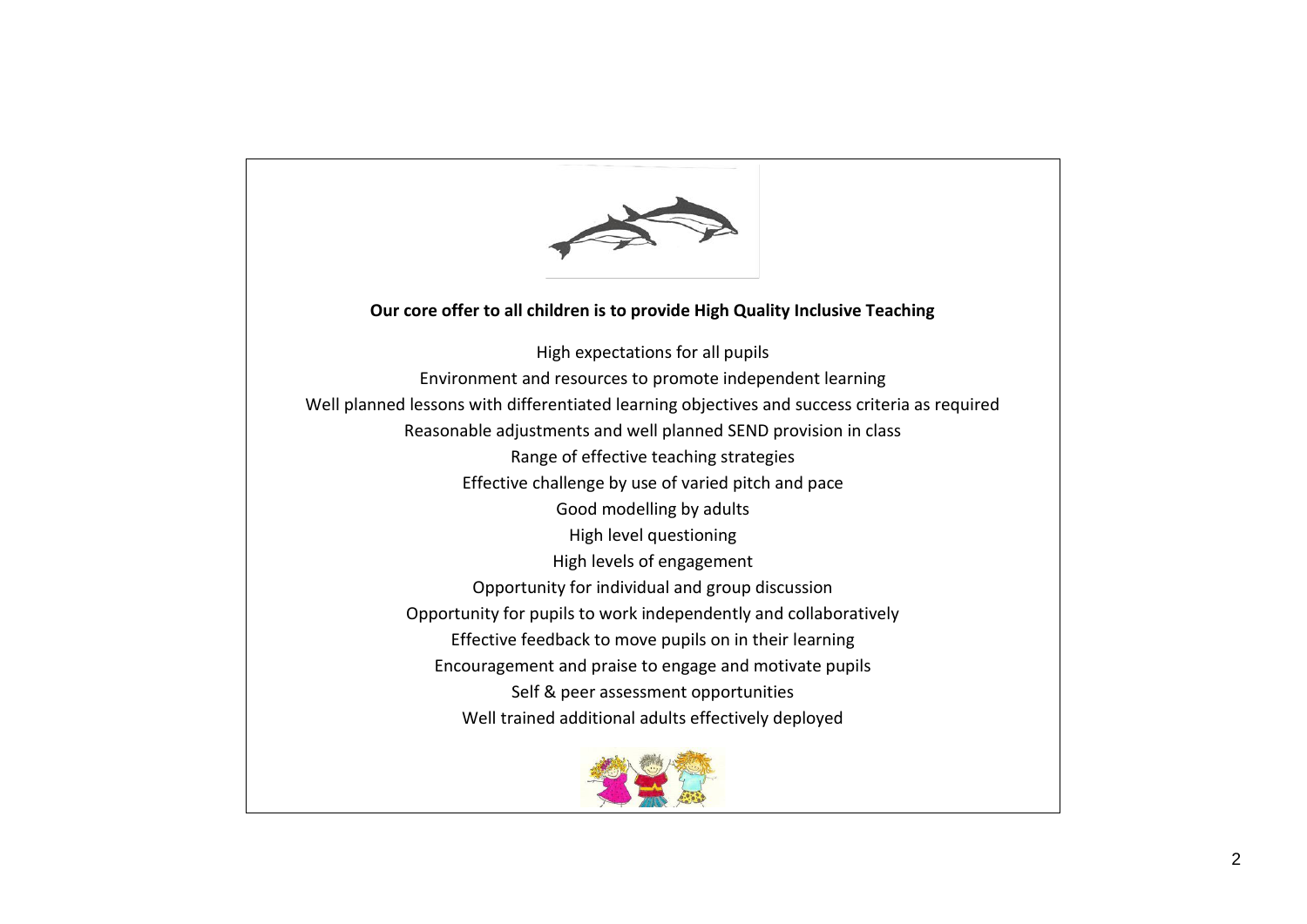We are a fully inclusive setting with adjustments made depending on need. We provide a supportive environment making available the appropriate resources and accessing any required specialist equipment to ensure all children can access the curriculum. We use our best endeavours, making reasonable adjustments, to ensure all children with disabilities can be included on school visits and residential trips.

The governing body of the school have a legal duty to publish information on the website about the policy for pupils with SEND. This is updated annually. Mrs Caroline Amos is our designated governor for vulnerable pupils.

All parents are encouraged to work in partnership with the school. Parents of a child with SEND will have opportunity to work closely with the school's SENDCo, school staff and outside agencies.

> When the needs of a child cannot be reasonably provided from within the resources normally available to school the local authority must conduct an assessment. Education Health Care (EHC) plans will be based on coordinated assessment and planning which puts the child and their parents at the centre of decision making. The SENDCo will support the child and family through this process.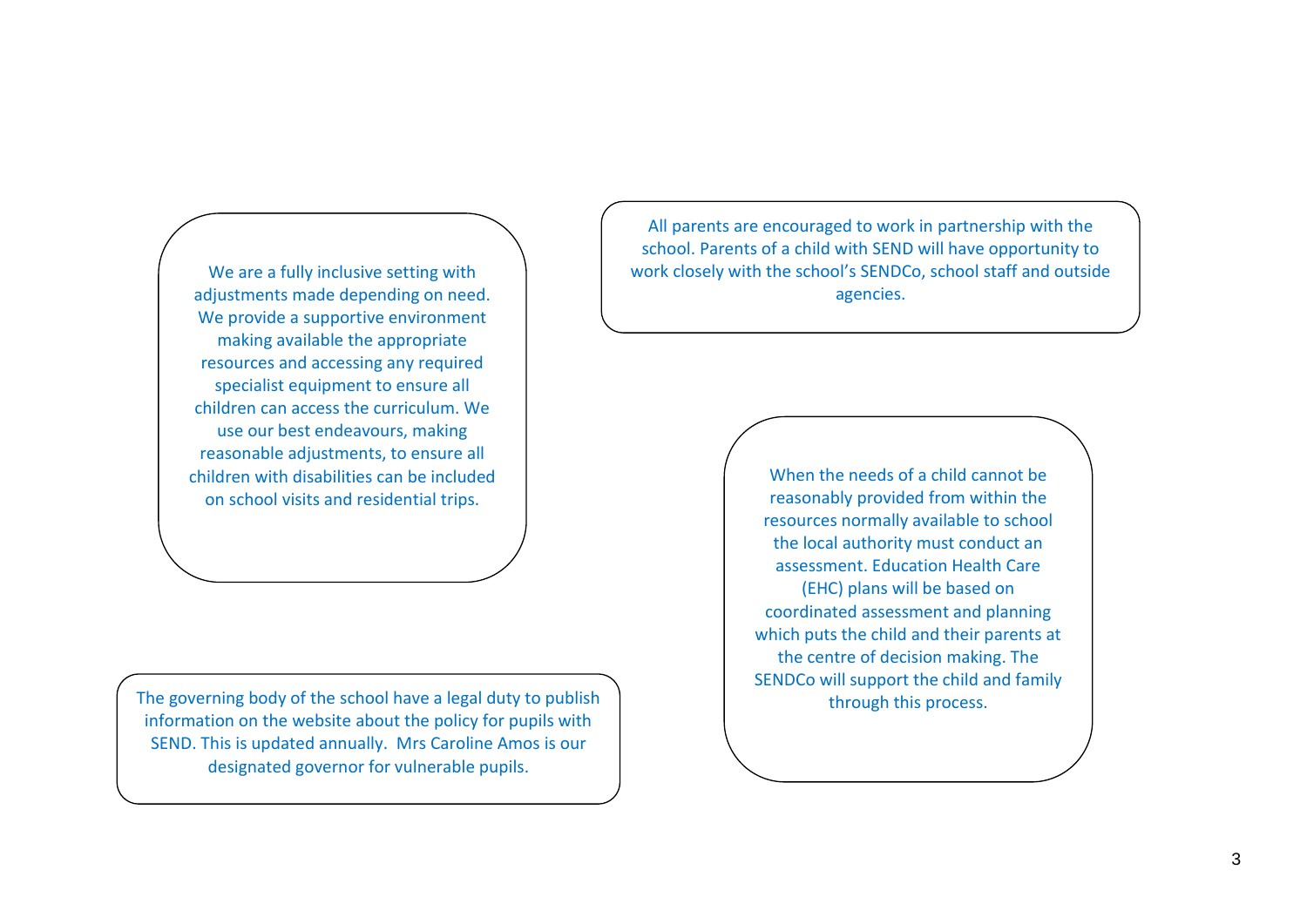# **The levels of support and provision offered by our school**

*1. Listening to and responding to children and young people*

| Whole school approaches<br>The universal offer to all children and YP.<br>A & A & A & A & A & A & A & A                                                                                                                                                                                    | Additional, targeted support and provision                                                                                                  | Specialist, individualised support and provision                                                                                                                                                                                                                                                                                                      |
|--------------------------------------------------------------------------------------------------------------------------------------------------------------------------------------------------------------------------------------------------------------------------------------------|---------------------------------------------------------------------------------------------------------------------------------------------|-------------------------------------------------------------------------------------------------------------------------------------------------------------------------------------------------------------------------------------------------------------------------------------------------------------------------------------------------------|
| The views and opinions of all students are<br>$\circ$<br>valued<br>Questionnaire completed by all pupils<br>$\circ$<br>Student voice is heard through School Council<br>$\circ$<br><b>Regular Circle Time/ PSHE activities</b><br>$\circ$<br>Play Buddy system well established<br>$\circ$ | Students with SEND are included and valued<br>Small group consultation opportunities are<br>$\circ$<br>given to encourage all to contribute | Student voice is integral part of SEND<br>$\circ$<br>reviews and all meetings<br>Opportunity to revisit events with trusted<br>$\circ$<br>adult/mentor<br>Nominate a child's advocate for those<br>$\Omega$<br>children with complex and/or care needs<br>Assisted technology to ensure children with<br>$\circ$<br>communication needs can be heard. |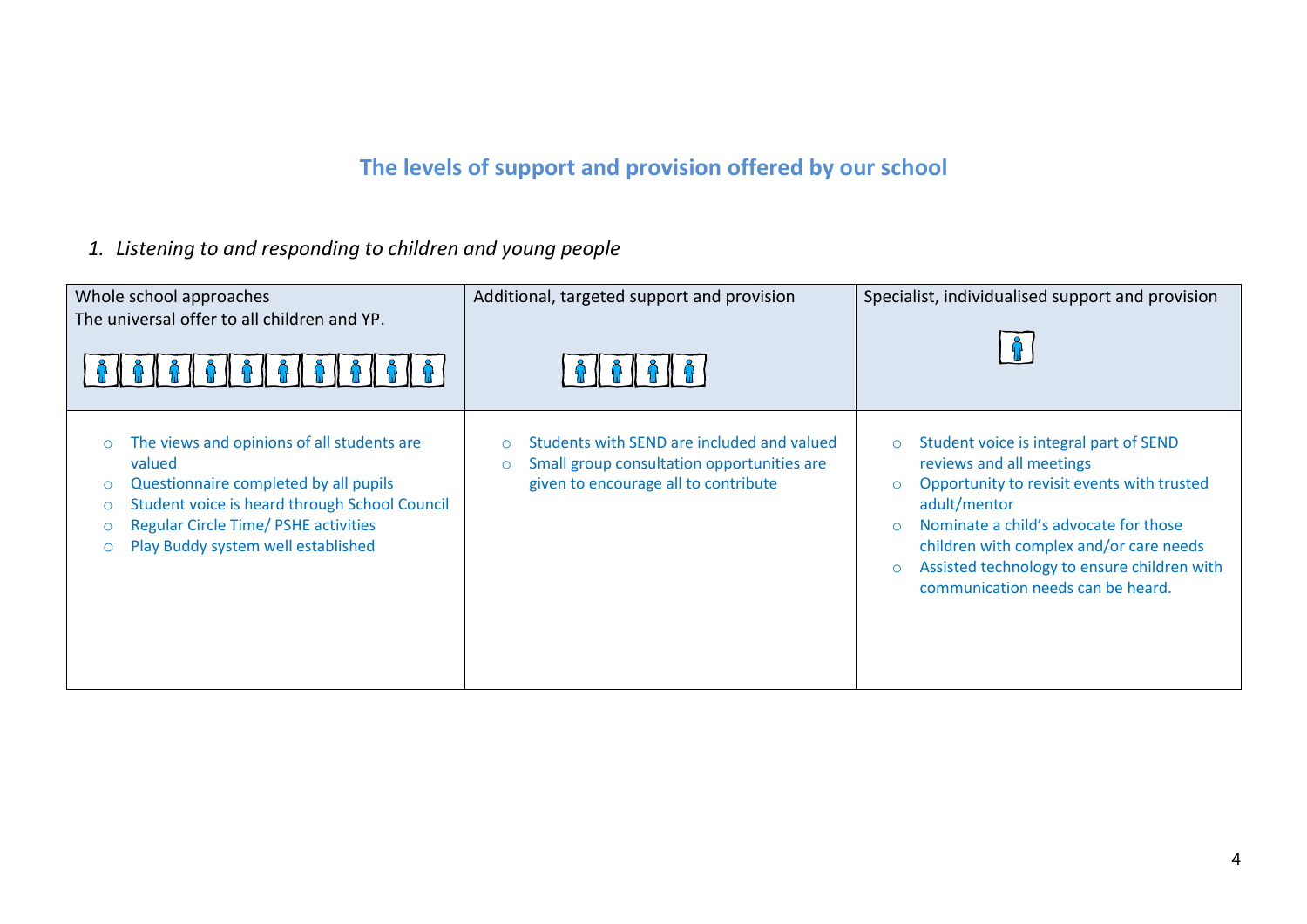# *2. Partnership with parents and carers*

| Whole school approaches<br>The universal offer to all children and YP                                                                                                                                                                                                                                                                                                                                                                                                                                                                                                                                                                                                                                                                                                  | Additional, targeted support and provision                                                                                                                                                             | Specialist, individualised support and provision                                                                                                                                                                                                                                                                                                                                                                                                                                                                                                                                                                             |
|------------------------------------------------------------------------------------------------------------------------------------------------------------------------------------------------------------------------------------------------------------------------------------------------------------------------------------------------------------------------------------------------------------------------------------------------------------------------------------------------------------------------------------------------------------------------------------------------------------------------------------------------------------------------------------------------------------------------------------------------------------------------|--------------------------------------------------------------------------------------------------------------------------------------------------------------------------------------------------------|------------------------------------------------------------------------------------------------------------------------------------------------------------------------------------------------------------------------------------------------------------------------------------------------------------------------------------------------------------------------------------------------------------------------------------------------------------------------------------------------------------------------------------------------------------------------------------------------------------------------------|
| All parents and carers are actively encouraged<br>$\circ$<br>to work in partnership with school.<br>There are events throughout the year when<br>$\circ$<br>families are invited to come to school and join<br>in celebrating children's achievements<br>Parent consultation meetings held each term<br>$\circ$<br>and a written report with opportunity to meet<br>with the teacher on request.<br>Home school reading diaries provide a vehicle<br>$\circ$<br>for daily communication.<br>Parents are encouraged to speak to the class<br>$\circ$<br>teacher but will be directed to other<br>significant members of staff should the need<br>arise.<br>Annual end of year reports are sent home.<br>$\circ$<br>Information sessions such as E Safety.<br>$\bigcirc$ | Individualised home school communication<br>book.<br>Families are encouraged to attend<br>$\Omega$<br>information sessions relevant to parenting<br>skills, supporting children with homework,<br>etc. | Parent/carer knowledge of their child's<br>$\circ$<br>strengths and interests as well as<br>difficulties are valued and used to plan<br>provision for the child.<br>Parents/carers views are an integral part of<br>$\circ$<br>any SEND reviews and meetings.<br>Parents/carers are offered support with any<br>parental contribution and accessing<br>documentation as required.<br>Parent/carers are encouraged to access<br>support from outside of school via the<br><b>Family Information Service.</b><br>Parent/carers are supported by the school<br>SENDCo if an assessment by the Local<br>Authority is undertaken. |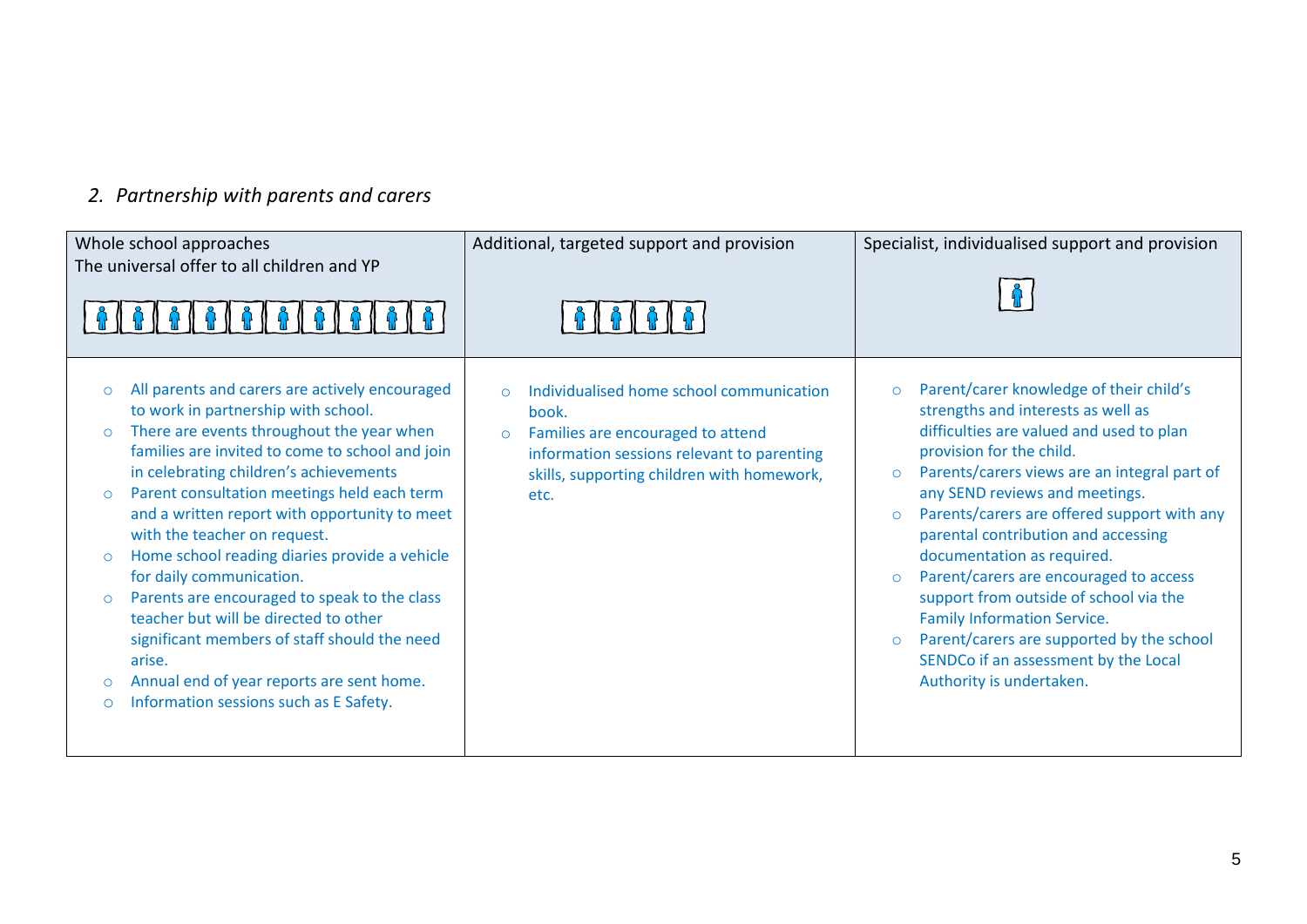#### *3. The curriculum*

| Whole school approaches.<br>The universal offer to all children and YP                                                                                                                                                                                                                                                                                                                                                                                                                                                                                                                                                                                                                                                      | Additional, targeted support and provision                                                                                                                                                                                                                                                                                                                                                                                                                                                                                                                                                                                                                                                                             | Specialist, individualised support and provision                                                                                                                                                                                                                                                                                                                                                                                                                                                                                                                                                                                                                                                                                                                                                                                                                                                                                    |
|-----------------------------------------------------------------------------------------------------------------------------------------------------------------------------------------------------------------------------------------------------------------------------------------------------------------------------------------------------------------------------------------------------------------------------------------------------------------------------------------------------------------------------------------------------------------------------------------------------------------------------------------------------------------------------------------------------------------------------|------------------------------------------------------------------------------------------------------------------------------------------------------------------------------------------------------------------------------------------------------------------------------------------------------------------------------------------------------------------------------------------------------------------------------------------------------------------------------------------------------------------------------------------------------------------------------------------------------------------------------------------------------------------------------------------------------------------------|-------------------------------------------------------------------------------------------------------------------------------------------------------------------------------------------------------------------------------------------------------------------------------------------------------------------------------------------------------------------------------------------------------------------------------------------------------------------------------------------------------------------------------------------------------------------------------------------------------------------------------------------------------------------------------------------------------------------------------------------------------------------------------------------------------------------------------------------------------------------------------------------------------------------------------------|
| The curriculum is designed to ensure all<br>$\circ$<br>children can be included, and enjoy access,<br>participation and success.<br>All children have access to the curriculum with<br>$\Omega$<br>reasonable adjustments made as required.<br>We offer a broad and balanced curriculum<br>$\Omega$<br>with opportunity to widen experience,<br>develop life skills, raise self-esteem and raise<br>aspiration.<br>Barriers to learning, and hence achievement,<br>$\circ$<br>are identified early to allow effective provision<br>to be put in place.<br>During lockdown and school closures we<br>$\circ$<br>provide whole class or small group teaching<br>and contact via Google Classroom and other<br>online methods. | Children access curriculum enrichment<br>$\Omega$<br>opportunities.<br>Intervention packages are needs led and are<br>$\circ$<br>adapted to meet the needs of individuals<br>and groups of children.<br>Intervention tracking monitors progress of<br>$\circ$<br>those children at risk of making less than<br>expected progress.<br>Small group intervention includes:<br>$\circ$<br>phonics<br>$\bullet$<br>reading comprehension<br>$\bullet$<br>spelling<br>$\bullet$<br>numeracy<br>$\bullet$<br>fine motor skills/handwriting<br>$\bullet$<br>speech and language<br>$\bullet$<br>social communication<br>$\bullet$<br><b>Lego Therapy</b><br>$\bullet$<br>keyboard skills<br>$\bullet$<br><b>TIS</b><br>Fun fit | Children with SEND can access the curriculum<br>$\Omega$<br>with adult support or modification as<br>appropriate.<br>Specialist advice is sought and recommended<br>$\circ$<br>equipment and resources are used as<br>directed to ensure access eg radio system for<br>a child with a hearing impairment.<br>Children's interests and strengths are used to<br>$\Omega$<br>encourage engagement in their learning.<br>In exceptional circumstances children can be<br>$\circ$<br>dis-applied from some aspects of the<br>curriculum. This must be agreed by all<br>involved.<br>If a child has to self-isolate we provide<br>$\Omega$<br>contact and teaching via Google Classroom,<br>other online methods and regular<br>telephone/door-step contact.<br>We work in partnership with CHES (Cornwall<br>$\circ$<br>Hospital Education Service) for the teaching<br>of a child unable to attend school due to<br>medical condition. |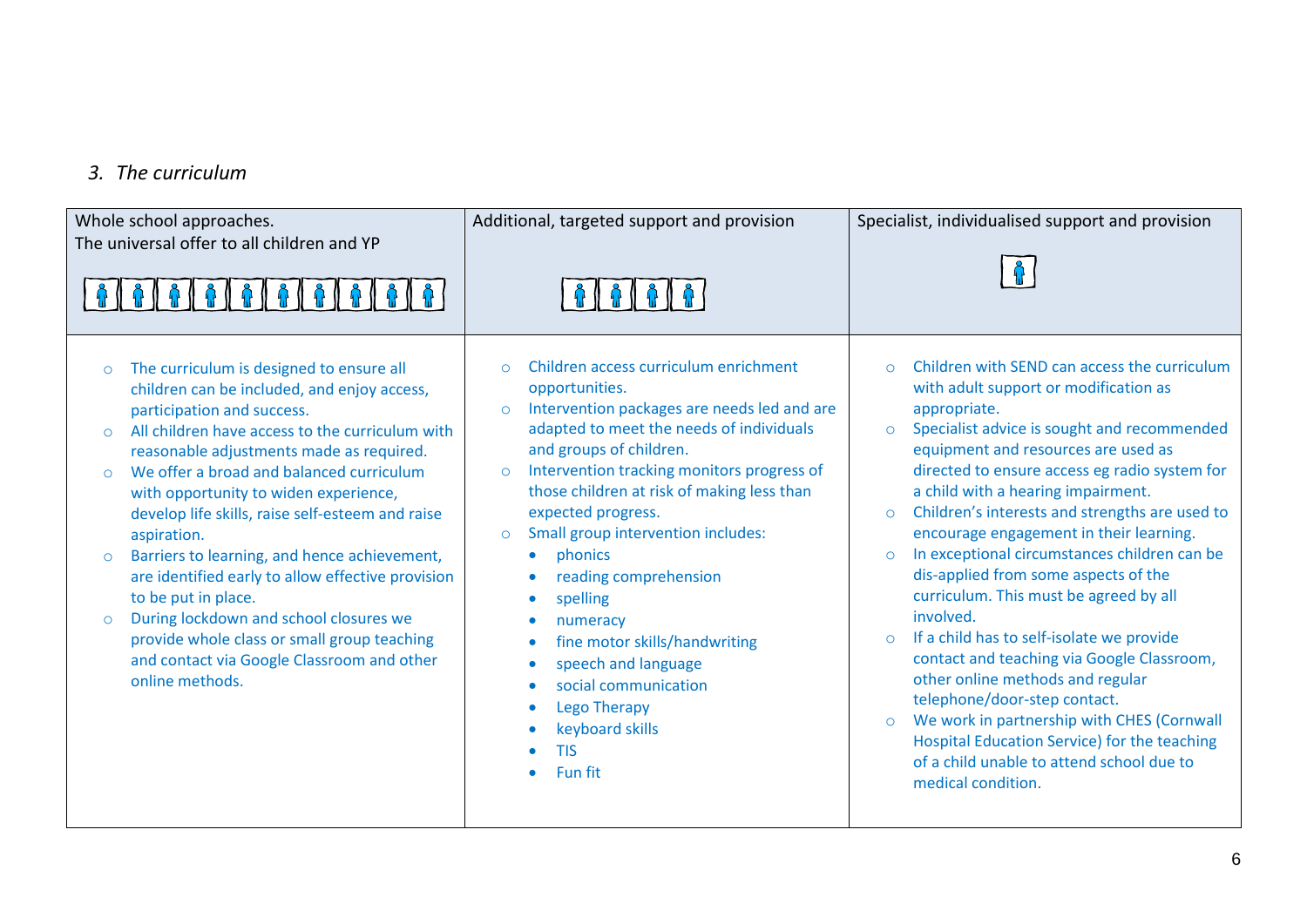#### *4. Teaching and learning*

| Whole school approaches<br>The universal offer to all children and YP                                                                                                                                                                                                                                                                                                                                                                                                                                                                                                                                                                                                                                                                                                                                                                                                                | Additional, targeted support and provision                                                                                                                                                                                                                                                                                                                                                                                                                                                                                                                                                                                                                                      | Specialist, individualised support and provision                                                                                                                                                                                                                                                                                                                                                                                                                                                                                                                        |
|--------------------------------------------------------------------------------------------------------------------------------------------------------------------------------------------------------------------------------------------------------------------------------------------------------------------------------------------------------------------------------------------------------------------------------------------------------------------------------------------------------------------------------------------------------------------------------------------------------------------------------------------------------------------------------------------------------------------------------------------------------------------------------------------------------------------------------------------------------------------------------------|---------------------------------------------------------------------------------------------------------------------------------------------------------------------------------------------------------------------------------------------------------------------------------------------------------------------------------------------------------------------------------------------------------------------------------------------------------------------------------------------------------------------------------------------------------------------------------------------------------------------------------------------------------------------------------|-------------------------------------------------------------------------------------------------------------------------------------------------------------------------------------------------------------------------------------------------------------------------------------------------------------------------------------------------------------------------------------------------------------------------------------------------------------------------------------------------------------------------------------------------------------------------|
| <b>BIBIBIBI</b>                                                                                                                                                                                                                                                                                                                                                                                                                                                                                                                                                                                                                                                                                                                                                                                                                                                                      |                                                                                                                                                                                                                                                                                                                                                                                                                                                                                                                                                                                                                                                                                 |                                                                                                                                                                                                                                                                                                                                                                                                                                                                                                                                                                         |
| Well planned lessons with differentiated<br>$\circ$<br>learning objectives and success criteria<br>Planning focusses on prior learning<br>$\circ$<br>Needs led in-class TA support.<br>$\circ$<br>In-class targeted teacher support as required.<br>$\circ$<br>Assessment for learning (AfL) is on-going and<br>$\circ$<br>informs learning journey<br>Access to visual, auditory & kinaesthetic aids<br>$\circ$<br>and modelling appropriate to learning style<br>Whole class visuals such as timetables<br>$\circ$<br>Use of writing frames<br>$\circ$<br><b>Access to ICT</b><br>$\circ$<br><b>High level questioning</b><br>$\circ$<br>Effective feedback face to face and through<br>$\circ$<br>marking<br><b>Preferred learning styles</b><br>$\circ$<br>Alternative ways of recoding are used<br>$\circ$<br>Effective challenge by use of varied pitch and<br>$\circ$<br>pace | Teachers and Support staff work in<br>$\circ$<br>partnership, sharing information to ensure<br>provision is effective and targeted<br>appropriately.<br>Access to needs led small group intervention<br>$\circ$<br>for reinforcement of concepts requiring<br>overlearning and/or pre-teaching of new<br>concepts. This may be taken by the teacher<br>or TA.<br>Supported group work in class to ensure<br>$\Omega$<br>understanding, facilitate learning, foster<br>independence, and keep children on task.<br>Access to technology such as Talking Tins,<br>$\circ$<br>laptops, IPAD, Clicker etc<br>Access to homework/booster club<br>$\Omega$<br><b>Test concessions</b> | One to one support for those children who<br>$\circ$<br>require intensive support to ensure they<br>make progress with their learning.<br>Personalised and highly differentiated work is<br>$\circ$<br>provided to enable independent learning.<br>Advice from specialist teacher or outside<br>$\circ$<br>agency eg Educational Psychologist, Special<br><b>School Outreach</b><br>Individual targeted teaching following specific<br>$\Omega$<br>programme eg IDL, Stiles, Project X code.<br>Test concessions.<br>$\Omega$<br>Specific training for staff<br>$\circ$ |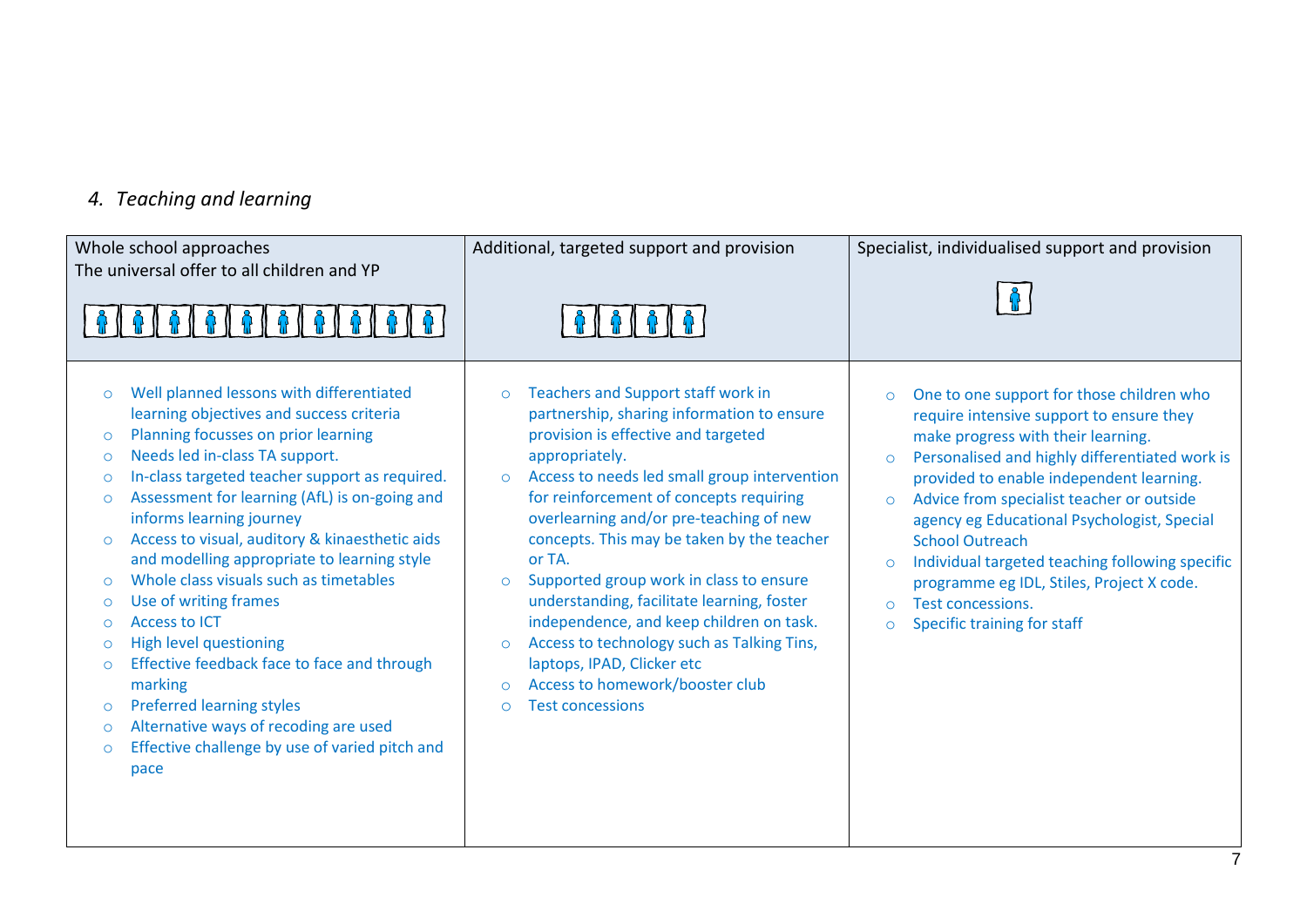# *5. Self-help skills and independence*

| Whole school approaches<br>The universal offer to all children and YP                                                                                                                                                                                                                                                                                                   | Additional, targeted support and provision                                                                                                                                                  | Specialist, individualised support and provision                                                                                                                                                                                                                                                                                                                                                                                                                            |
|-------------------------------------------------------------------------------------------------------------------------------------------------------------------------------------------------------------------------------------------------------------------------------------------------------------------------------------------------------------------------|---------------------------------------------------------------------------------------------------------------------------------------------------------------------------------------------|-----------------------------------------------------------------------------------------------------------------------------------------------------------------------------------------------------------------------------------------------------------------------------------------------------------------------------------------------------------------------------------------------------------------------------------------------------------------------------|
| High expectations for all pupils<br>$\circ$<br>Provision of suitable environment and<br>$\Omega$<br>resources to promote independent learning<br>Good modelling by adults and peers<br>$\circ$<br>Opportunity for pupils to work independently<br>$\circ$<br>and collaboratively<br>Self-peer assessment<br>$\circ$<br>Sensitive tracking by additional adults in class | Needs led adult support<br>$\circ$<br>Visual prompts to encourage independent<br>$\circ$<br>self-help skills<br>Personalised equipment<br>$\circ$<br>Nurture Group / TiS support<br>$\circ$ | Additional adult support is used to help the<br>$\circ$<br>child identify what help they need and<br>provide strategies to empower them and<br>promote their independence.<br>Provision of specialist equipment<br>$\circ$<br>Necessary adaptations to environment<br>$\circ$<br>Personalised task boards / timetables<br>$\circ$<br>Personalised visuals eg timers, traffic lights<br>$\circ$<br>etc<br>Individual Care Plan respecting the child's<br>$\circ$<br>privacy. |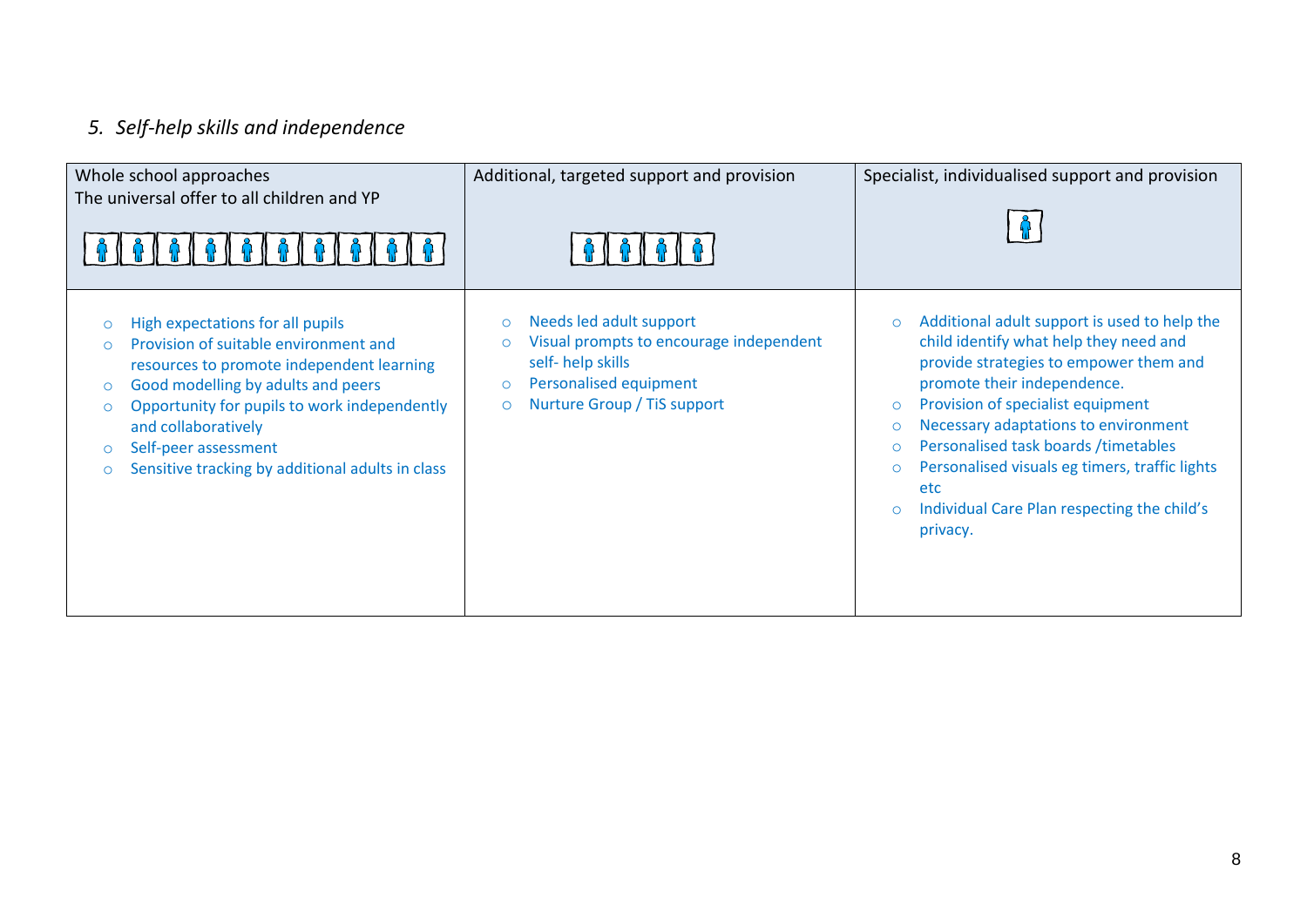# *6. Health, wellbeing and emotional support*

| Whole school approaches<br>The universal offer to all children and YP                                                                                                                                                                                                                                                                                                                                                                                                                                                                                                                                                                                                                                                   | Additional, targeted support and provision                                                                                                                                                                                                                                                                                                                                                                                                                      | Specialist, individualised support and provision                                                                                                                                                                                                                                                                                                                                                                                                                                                                                                                                                              |
|-------------------------------------------------------------------------------------------------------------------------------------------------------------------------------------------------------------------------------------------------------------------------------------------------------------------------------------------------------------------------------------------------------------------------------------------------------------------------------------------------------------------------------------------------------------------------------------------------------------------------------------------------------------------------------------------------------------------------|-----------------------------------------------------------------------------------------------------------------------------------------------------------------------------------------------------------------------------------------------------------------------------------------------------------------------------------------------------------------------------------------------------------------------------------------------------------------|---------------------------------------------------------------------------------------------------------------------------------------------------------------------------------------------------------------------------------------------------------------------------------------------------------------------------------------------------------------------------------------------------------------------------------------------------------------------------------------------------------------------------------------------------------------------------------------------------------------|
| Safeguarding a priority<br>$\circ$<br>All children access PHSE<br>$\circ$<br>Peer support is encouraged<br>$\circ$<br>All necessary risk assessments are in place.<br>$\circ$<br>Appropriate child protection training including<br>$\circ$<br>E Safety training has been undertaken by<br>designated safeguarding lead and other<br>relevant staff.<br>Safeguarding information clearly displayed<br>$\circ$<br>both in school and on parent's board<br>School promotes healthy life style living<br>$\circ$<br>through healthy food/snacks, physical activity,<br>growing, etc<br>Access to extensive outside space<br>$\circ$<br>Play Buddy System well established<br>$\circ$<br><b>Trauma Informed School</b><br>∩ | Action taken to ensure children can access<br>$\Omega$<br>relevant opportunities for curriculum<br>enrichment such as providing transport<br>Learning Mentor for paired, small group<br>$\circ$<br>activities<br>Nurture Group / Trauma Informed Schools<br>$\circ$<br>School Nurse Team available for advice and<br>$\circ$<br>support for families and school<br>Support for families available through Family<br>$\circ$<br><b>Information Service (FIS)</b> | School works closely with a range of outside<br>$\circ$<br>agencies and contributes to TACS, early<br><b>Support Meetings etc</b><br>Access to specialist support from agencies eg<br>$\circ$<br>Penhaligon's Friends for Bereavement and<br><b>Loss Counselling.</b><br>Students with specific medical conditions<br>$\circ$<br>have individual health care plans<br>Learning Mentor for Individual Support such<br>$\circ$<br>as Draw and Talk<br>Individual class adult mentor<br>$\Omega$<br><b>Meet and Greet</b><br>$\circ$<br><b>Disabled toilet facilities</b><br>$\Omega$<br>Play therapy<br>$\circ$ |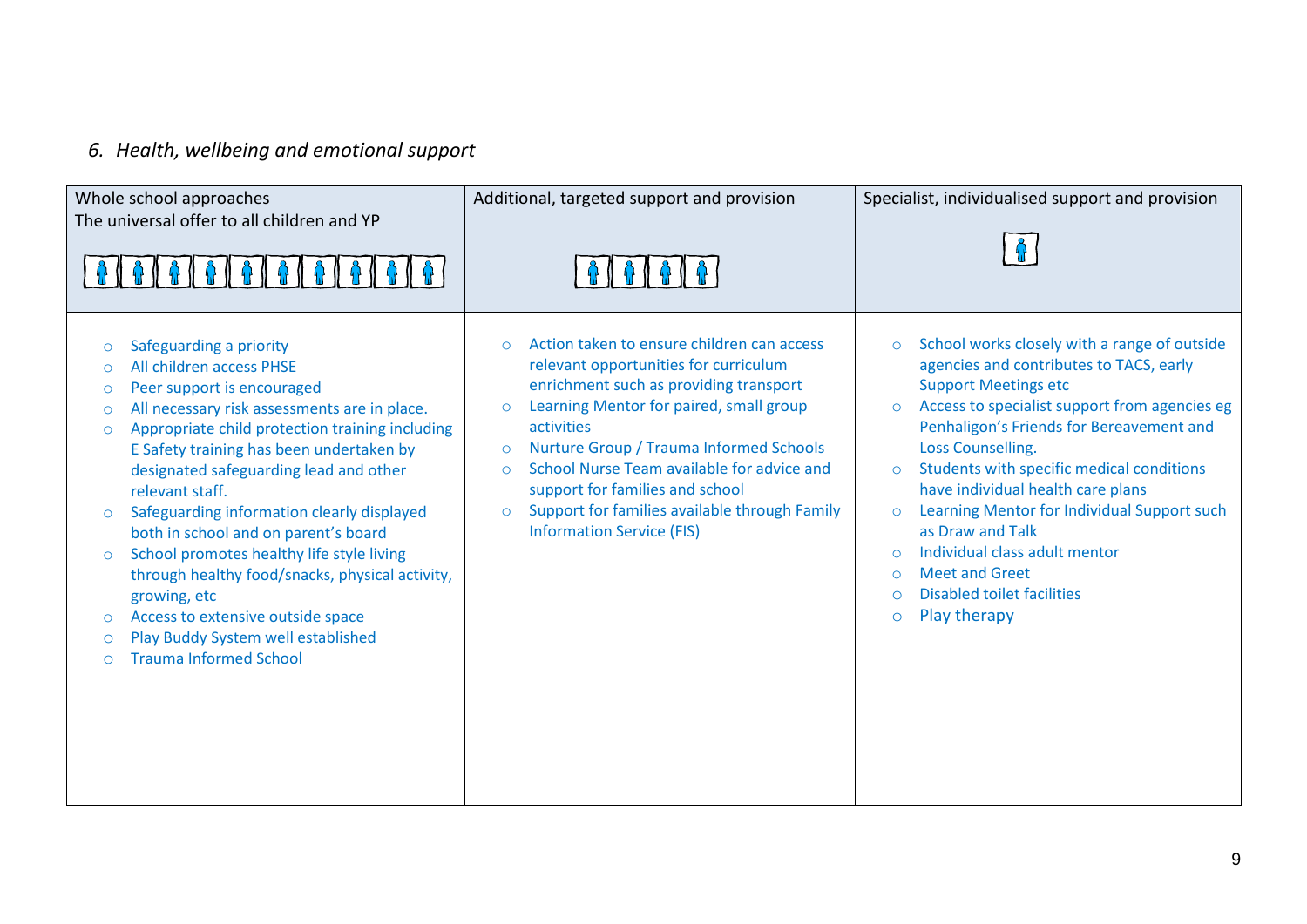# *7. Social Interaction opportunities*

| Whole school approaches<br>The universal offer to all children and YP<br>6   6                                                                                                                                                                                                                                                                                                                                                                                                                                                                                                                                                                                                                                                                                                                        | Additional, targeted support and provision                                                                                                                                                                                                                                                                              | Specialist, individualised support and provision                                                                                                                                                                                                                                                                                                                                                                                                                                 |
|-------------------------------------------------------------------------------------------------------------------------------------------------------------------------------------------------------------------------------------------------------------------------------------------------------------------------------------------------------------------------------------------------------------------------------------------------------------------------------------------------------------------------------------------------------------------------------------------------------------------------------------------------------------------------------------------------------------------------------------------------------------------------------------------------------|-------------------------------------------------------------------------------------------------------------------------------------------------------------------------------------------------------------------------------------------------------------------------------------------------------------------------|----------------------------------------------------------------------------------------------------------------------------------------------------------------------------------------------------------------------------------------------------------------------------------------------------------------------------------------------------------------------------------------------------------------------------------------------------------------------------------|
| Opportunities for all children to mix across all<br>$\circ$<br>age ranges.<br>Opportunity for individual and group<br>$\circ$<br>discussion.<br>All reasonable endeavours are taken to ensure<br>$\Omega$<br>all children can access visits and residential<br>trips.<br>Children are given a sense of place / belonging<br>$\circ$<br>in school as part of a class and house<br>School works in partnerships with other<br>$\circ$<br>schools with collaborative learning including<br>local Secondary Schools and Special School<br>Links with the community through Youth<br>$\circ$<br>Club, Community Centre, surf Club, etc<br>Mini-bus facilitates access<br>$\circ$<br>Breakfast club offered at cost<br>$\circ$<br>After school clubs<br>$\circ$<br><b>Holiday club provision</b><br>$\circ$ | Small group activities such as Circle<br>$\circ$<br>time/social skills group.<br>Enrichment activities linked through other<br>$\circ$<br>local schools<br><b>Wraparound care</b><br>$\circ$<br>Links with pre-schools & free Breakfast Club<br>$\circ$<br>for Y6 SATs<br>Nurture Group / TiS / Lego Therapy<br>$\circ$ | Individual adult support provided to<br>$\circ$<br>encourage collaborative activities<br>Individual support and/or specific<br>$\circ$<br>arrangements to enable inclusion in clubs<br>Use of social stories with individual children<br>$\Omega$<br>to promote social skills.<br>Use of specific programmes to enhance<br>$\circ$<br>communication skills eg socially speaking<br>Advice followed from specialist teachers for<br>$\circ$<br>children with sensory or ASD needs |
|                                                                                                                                                                                                                                                                                                                                                                                                                                                                                                                                                                                                                                                                                                                                                                                                       |                                                                                                                                                                                                                                                                                                                         | $\overline{10}$                                                                                                                                                                                                                                                                                                                                                                                                                                                                  |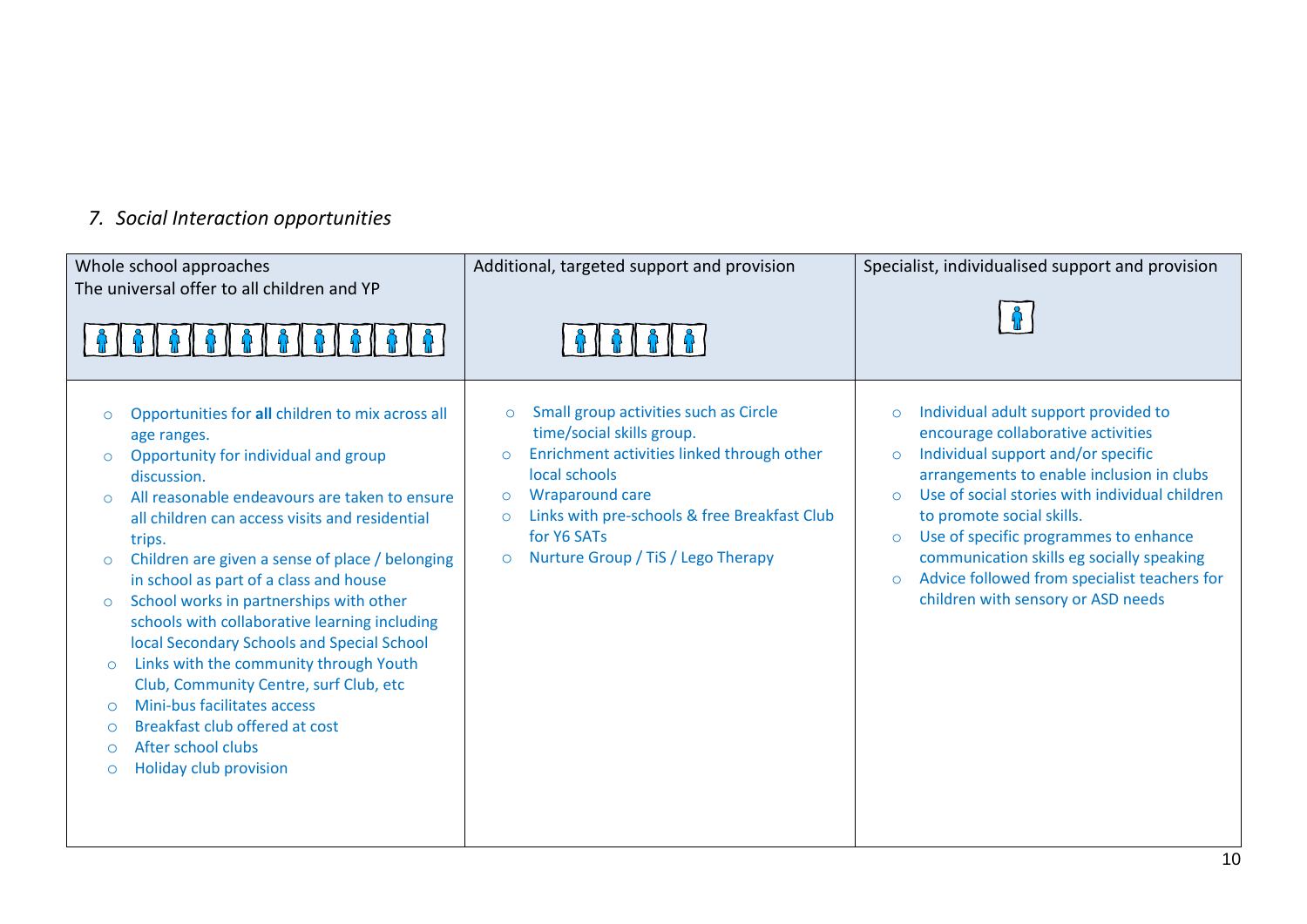# *8. The physical environment (accessibility, safety and positive learning environment).*

| Whole school approaches<br>The universal offer to all children and YP                                                                                                                                                                                                                                                                                                                                                                                                                                                                                                                                                                                                                                              | Additional, targeted support and provision                                                                                                                            | Specialist, individualised support and provision                                                                                                                                                                                                                                                |
|--------------------------------------------------------------------------------------------------------------------------------------------------------------------------------------------------------------------------------------------------------------------------------------------------------------------------------------------------------------------------------------------------------------------------------------------------------------------------------------------------------------------------------------------------------------------------------------------------------------------------------------------------------------------------------------------------------------------|-----------------------------------------------------------------------------------------------------------------------------------------------------------------------|-------------------------------------------------------------------------------------------------------------------------------------------------------------------------------------------------------------------------------------------------------------------------------------------------|
| Provision of a safe environment where bullying is<br>$\circ$<br>absolutely minimal and dealt with effectively<br>Named Designated Safeguarding Lead person<br>$\circ$<br>Named Health and Safety Governor who<br>$\circ$<br>undertakes regular audits and checks.<br>Any identified H&S risks reported immediately,<br>$\circ$<br>with on-going risk assessment<br>Access possible to all areas<br>$\circ$<br>Positive, child friendly learning environment with<br>$\circ$<br>excellent outdoor space<br>Emphasis on rewarding good behaviour with clear<br>$\circ$<br>sanctions used consistently.<br>Provision of safety equipment<br>$\circ$<br>Forest and beach school sessions led by specialists<br>$\circ$ | Access to quiet spaces outside<br>$\circ$<br>Alternative arrangements for unstructured<br>$\circ$<br>times eg lunch times<br>Team Teach trained adults available<br>Ċ | Specialist equipment to enable children to<br>$\circ$<br>be independent (including ear defenders,<br>wobble cushions, coloured overlays, etc)<br>Advice followed from specialist teachers<br>$\circ$<br>for children with sensory/physical needs.<br><b>Disabled toilet facility</b><br>$\circ$ |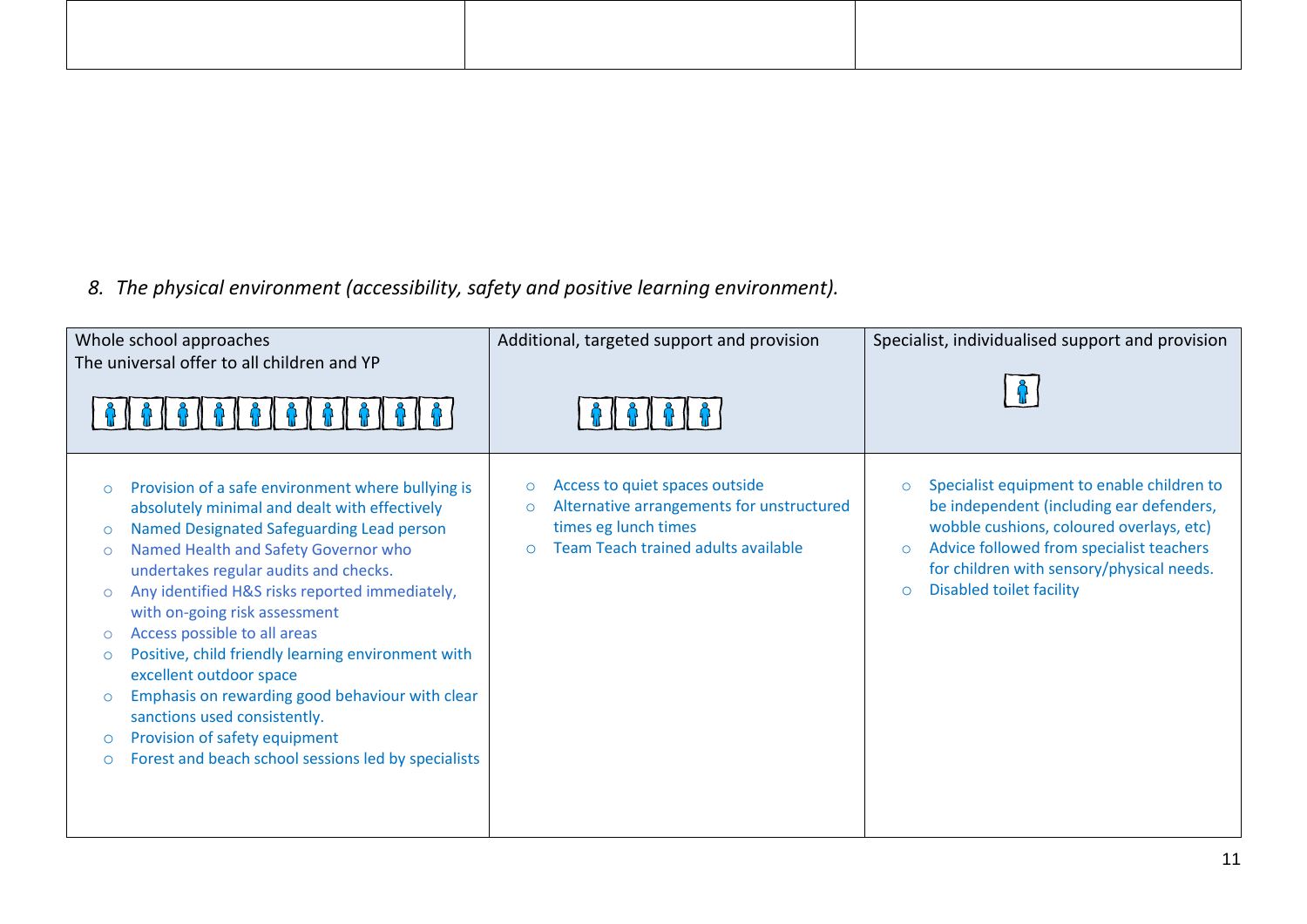# *9. Transition from year to year and setting to setting*

| Whole school approaches<br>The universal offer to all children and YP                                                                                                                                                                                                                                                                                                               | Additional, targeted support and provision                                          | Specialist, individualised support and provision                                                                                                                                                                                                                                                                                                                                                                                  |
|-------------------------------------------------------------------------------------------------------------------------------------------------------------------------------------------------------------------------------------------------------------------------------------------------------------------------------------------------------------------------------------|-------------------------------------------------------------------------------------|-----------------------------------------------------------------------------------------------------------------------------------------------------------------------------------------------------------------------------------------------------------------------------------------------------------------------------------------------------------------------------------------------------------------------------------|
| Off-site pre-school with comprehensive transition<br>arrangements in place for entry into EYFS.<br>Transition planning for all year 7 with local<br>$\circ$<br>secondary schools.<br>Transfer of all records between classes and<br>$\circ$<br>settings<br>Timetabled meetings for focussed conversation<br>$\circ$<br>between class teachers<br>In house transition day<br>$\circ$ | Small group enhanced transition<br>$\circ$<br><b>Transition passport</b><br>$\circ$ | Individual and supported enhanced<br>$\circ$<br>transition including extra visits with TA<br>Highly individual communication passport<br>$\circ$<br>including photographs etc.<br>Secondary school staff invited to year 5and<br>$\circ$<br>6 annual review for those with an EHCP.<br>Parents/carers offered advice and<br>$\circ$<br>support ahead of selection<br>Clear working plans with WAVE academy<br>$\circ$<br>and CHES |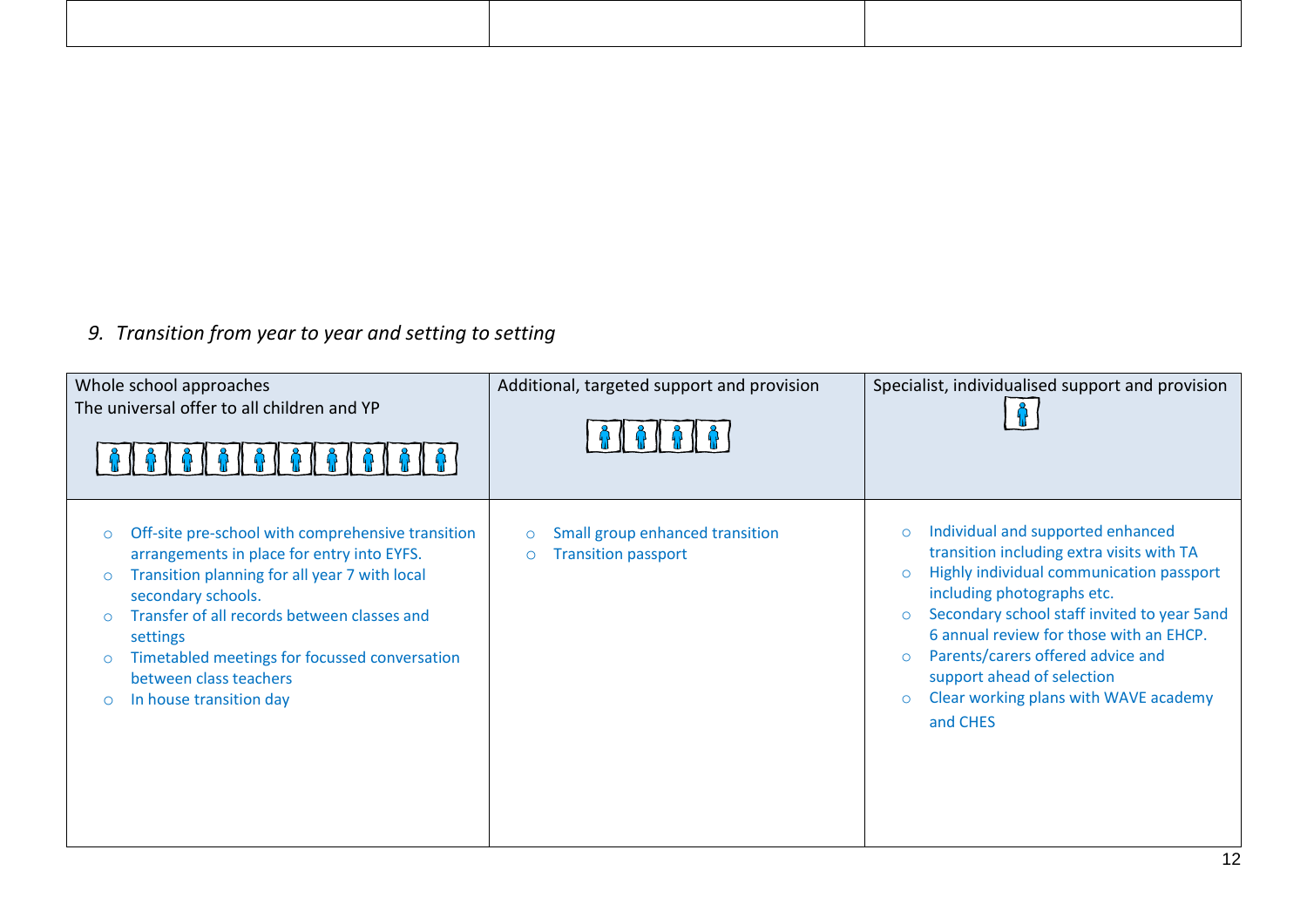*10.Services and organisations that we work with:* 

| Service/organisation              | What they do in brief                                                        | <b>Contact details</b>                      |
|-----------------------------------|------------------------------------------------------------------------------|---------------------------------------------|
|                                   |                                                                              |                                             |
| <b>Speech and Language</b>        | Therapist available to undertake assessment and                              | <b>Cornwall Early Help Hub</b>              |
| <b>Therapy</b>                    | monitor at least termly, provide resources and                               | 01208 834488                                |
|                                   | training and contribute to reviews. Specific                                 | 01208 322277                                |
|                                   | programmes of intervention delivered by therapist or<br>assistant as needed. | earlyhelphub@cornwall.gov.uk                |
| <b>Sensory Support Service</b>    | Teacher of the Deaf and Vision Support Teacher                               | <b>Sensory Support Service</b>              |
|                                   | monitor and offer advice and support including                               | 01726 61004                                 |
|                                   | training, contribute to reviews, provide specialist                          | sensorysupportservice@cornwall.gov.uk       |
|                                   | equipment such as radio aids, magnifiers etc.                                |                                             |
|                                   | Additional specialist teaching & training delivered as                       |                                             |
|                                   | needed.                                                                      |                                             |
| <b>Educational Psychology</b>     | Educational Psychologist available for statutory work                        | <b>Education Psychology Service</b>         |
| <b>Service</b>                    | linked to Local Authority assessment as well as for                          | 01209 614175                                |
|                                   | consultation, supervision and training.                                      |                                             |
| <b>School Nurse Team</b>          | School Nurse Team available to help families with                            | <b>Cornwall Early Help Hub</b>              |
|                                   | health care needs and offer advice to schools and                            | 01872 322277                                |
|                                   | with training eg use of Epi-pens                                             | earlyhelphub@cornwall.nhs.uk                |
| <b>Physical Disabilities Team</b> | Advisor available to offer advice, provide specialist                        | <b>Children's Occupational Therapy Team</b> |
|                                   | equipment and support with training and contribute                           | 0300 1234 101                               |
|                                   | to reviews, etc                                                              | togetherforfamilies@cornwall.gov.uk         |
| <b>ASD Team</b>                   | Advisor available for advice on supporting children                          | <b>Cornwall Autism Team</b>                 |
|                                   | with Autistic Spectrum Difficulties.                                         | specialeducation@cornwall.gov.uk            |
|                                   |                                                                              | 0300 1234 101                               |
| <b>CAMHS</b>                      | Specialist clinicians available to support schools                           | <b>Cornwall Early Help Hub</b>              |
|                                   | providing for children & families with mental health                         | 01872 322277                                |
|                                   | needs.                                                                       | earlyhelphub@cornwall.gov.uk                |